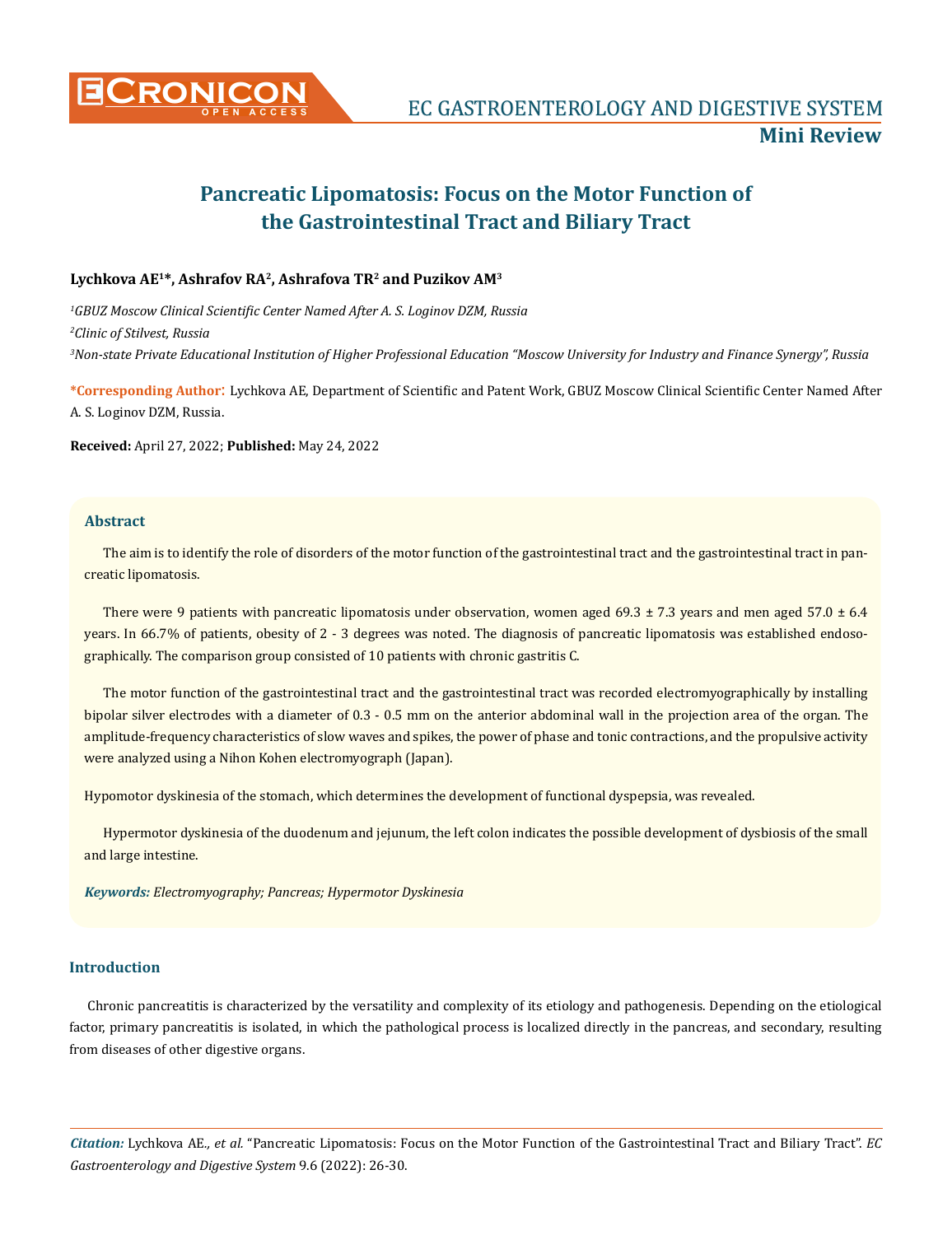Alcoholic, alimentary, medicinal, post-traumatic, operational factors play a role in the etiology of primary pancreatitis. Secondary inflammatory lesion of the pancreas occurs due to pathology of the biliary tract, liver, gastrointestinal tract (gastrointestinal tract), inflammatory and sclerotic changes of the large duodenal papilla. A Y-shaped dependence on daily fat intake is shown: in highly developed Western countries, this variant of pancreatitis affects mainly men from affluent segments of the population aged 30 - 40 years [1,2].

According to the etiological classification of chronic pancreatitis TIGAR - 0 distinguish:

- Toxic-metabolic
- • Alcoholic
- • Nicotine
- • Hypercalcemic
- **Hyperlipidemic**
- **Medical**
- Toxic (including organic components)
- With chronic renal failure.

Chronic pancreatitis is characterized by an inhomogeneous structure of the gland, the density of which may vary, uneven contours may be noted, but no pronounced deformation is observed.

There are numerous methods of pancreatic examination [3]: Ultrasound with the determination of contours, sizes and density of pancreatic tissue.

X-ray with the determination of calcinates in the pancreatic tissue and duodenal X-ray to determine duodenoastric reflux or transient duodenostasis.

Endoscopic- To study the area of the large duodenal papilla and identify possible pathology of the stomach and duodenum.

Computed tomography is the detection of an inhomogeneous structure of the gland, the gland is often uniformly enlarged, less often atrophied, and pseudocysts can be determined by it.

ERCP- Detection of pathology of the large duodenal papilla, calculosis of the biliary tract.

Morphological examination to detect inflammatory cell infiltration in combination with fibrous changes, the presence of lipid inclusions in exocrinocytes.

## Laboratory diagnostics.

However, one of the manifestations of chronic pancreatitis, including pancreatic lipomatosis, is an external secretory insufficiency that causes the development of diarrhea. At the same time, there is not enough data on the study of the motor function of the gastrointestinal tract and biliary tract (VVP).

*Citation:* Lychkova AE*., et al.* "Pancreatic Lipomatosis: Focus on the Motor Function of the Gastrointestinal Tract and Biliary Tract". *EC Gastroenterology and Digestive System* 9.6 (2022): 26-30.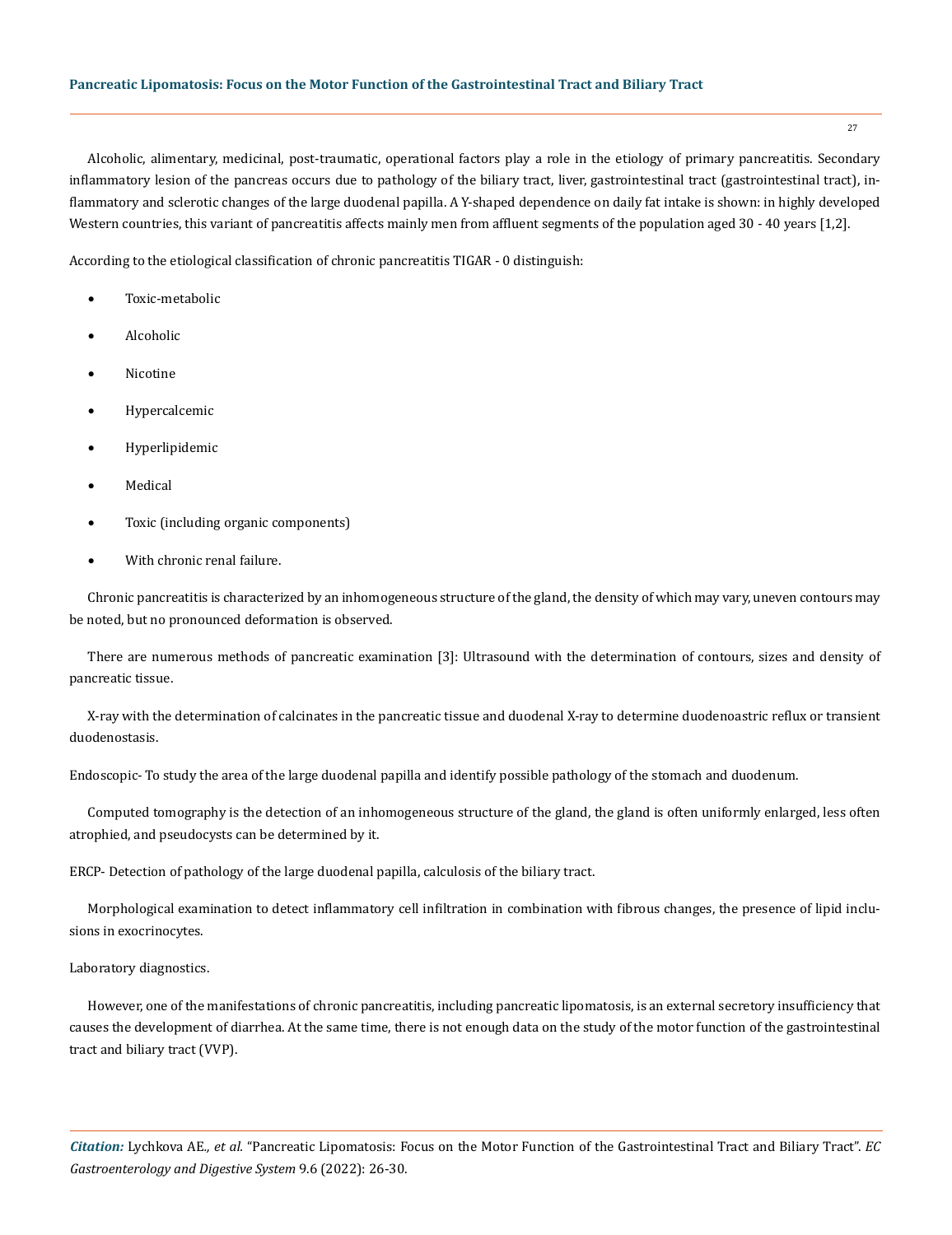The aim is to identify the role of disorders of the motor function of the gastrointestinal tract and the gastrointestinal tract in pancreatic lipomatosis.

## **Materials and Methods**

There were 9 patients with pancreatic lipomatosis under observation, women aged  $69.3 \pm 7.3$  years made up two thirds of the patients and men aged  $57.0 \pm 6.4$  years made up one third of the patients. Diverticular disease was observed in 66.7% of patients, esophagitis, duodenogastric reflux, obesity of 2-3 degrees, stool disorders in 33.4% of cases. The diagnosis of pancreatic lipomatosis was established endosographically. The comparison group consisted of 10 patients with chronic gastritis.

The motor function of the gastrointestinal tract and the gastrointestinal tract was recorded electromyographically by installing bipolar silver electrodes with a diameter of 0.3 - 0.5 mm on the anterior abdominal wall in the projection area of the organ. The amplitudefrequency characteristics of slow waves and spikes, the power of phase and tonic contractions, and the propulsive activity were analyzed using a Nihon Kohen electromyograph (Japan). Statistical analysis was carried out using the Statistics - 15 software package.

#### **Results**

The frequency of slow stomach waves was  $6.7 \pm 0.5\$ min (an increase of 21.8% p < 0.05), the amplitude was  $0.15 \pm 0.003$  mV (within the reference values), the power of tonic contractions was  $1.005 \pm 0.11$  (an increase of 21.8%, p < 0.05). The frequency of spikes was  $3.0 \pm$ 0.4 (an increase of 199.8%,  $p < 0.001$ ), the amplitude was  $0.07 \pm 0.002$  mV (a decrease of 29.8%,  $p < 0.05$ ), the power of phase contractions was  $0.21 \pm 0.013$  (an increase of 110%, p < 0.003), the propulsive activity was  $4.8 \pm 0.4$  (a decrease of 41.8%, p < 0.05). That is, hypomotor dyskinesia of the stomach was detected with pancreatic lipomatosis.

Electromyographically, the frequency of slow duodenal waves was  $24.5 \pm 2.6\$ min (an increase of 11.4%, p < 0.05), the amplitude was  $0.12 \pm 0.003$  mV (an increase of 20%, p < 0.05), the power of tonic contractions was  $2.94 \pm 0.18$  (an increase of 33.6%, p < 0.05). The frequency of spikes was  $1.9 \pm 0.2$  (increase by 90.1%, p < 0.04), amplitude - 0.03  $\pm$  0.001 mV (decrease by 69.8%, p < 0.05), power of phase contractions - 0.057  $\pm$  0.004 (decrease by 43%, p < 0.05), propulsive activity - 51.5  $\pm$  2.8 (increase by 161%, p < 0.001) (Figure 1). That is, with pancreatic lipomatosis, hypermotor dyskinesia of the duodenum was revealed due to a decrease in the tone of the circular muscles.



*Figure 1: Electromyographic parameters of duodenal waves in pancreatic lipomatosis.*

*Citation:* Lychkova AE*., et al.* "Pancreatic Lipomatosis: Focus on the Motor Function of the Gastrointestinal Tract and Biliary Tract". *EC Gastroenterology and Digestive System* 9.6 (2022): 26-30.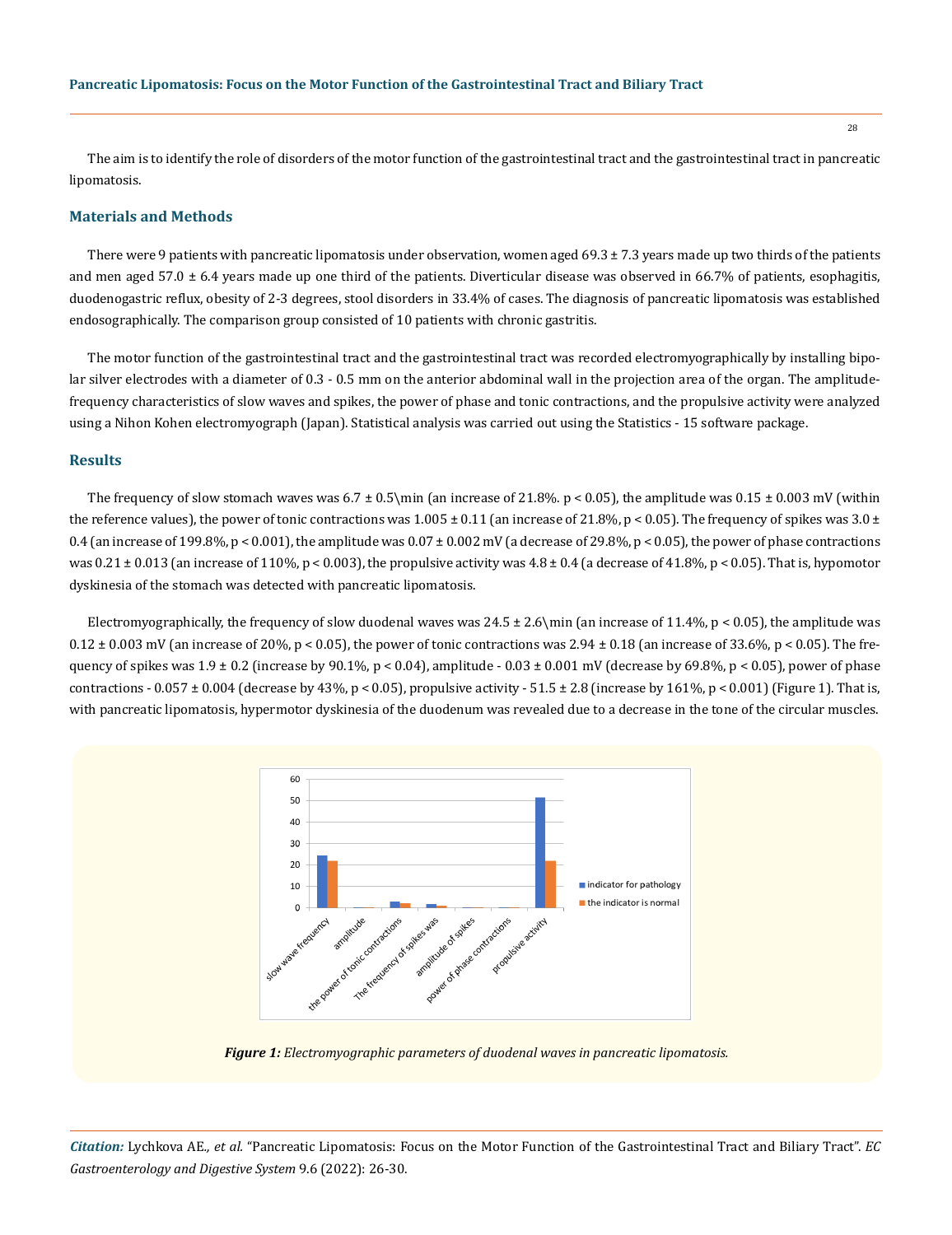In the jejunum, the frequency of slow waves was  $18.0 \pm 2.5\$ min (decrease by 10%, p < 0.05), the amplitude was  $0.14 \pm 0.003$  mV (increase by 40.1%, p < 0.05), the power of tonic contractions was  $2.52 \pm 0.17$  (increase by 26%, p < 0.05). The frequency of spikes was  $1.9 \pm 0.5$  (an increase of 89.8%, p < 0.05), the amplitude was  $0.03 \pm 0.002$  mV (a decrease of 70.1%, p < 0.05), the power of phase contractions was  $0.057 \pm 0.003$  (a decrease of 43%, p < 0.05), the propulsive activity was  $44.2 \pm 1.8$  (an increase of 121%, p < 0.001). That is, with pancreatic lipomatosis, hypermotor dyskinesia of the jejunum is observed due to a decrease in the tone of the circular muscle layer.

In the right parts of the colon, the frequency of slow waves was  $13.3 \pm 1.5$ \min (an increase of 20.9%, p < 0.05), the amplitude was  $0.18 \pm 0.004$  mV (an increase of 79.9%, p < 0.05), the power of tonic contractions was  $2.394 \pm 0.19$  (an increase of 117.6%, p < 0.001). The frequency of spikes was  $2.7 \pm 0.3$  (increase by 170%, p < 0.001), amplitude - 0.09  $\pm$  0.003 mV (decrease by 10%, p < 0.05), power of phase contractions - 0.243  $\pm$  0.031 (increase by 143%, p < 0.001), propulsive activity - 9.8  $\pm$  0.7 (decrease by 10.9%, p < 0.05). That is, with pancreatic lipomatosis, hypomotor dyskinesia of the right colon was observed due to pronounced spasm of the circular muscles.

In the left colon, the frequency of slow waves was  $12.0 \pm 1.7\$ min (an increase of 199.8%, p < 0.001), the amplitude was  $0.18 \pm 0.004$ mV (an increase of 79.9%,  $p < 0.05$ ), the power of tonic contractions was  $2.16 \pm 0.14$  (an increase of 260%,  $p < 0.001$ ). The frequency of spikes was  $2.4 \pm 0.08$  (increase by  $140.2\%$ , p < 0.001), amplitude - 0.08  $\pm$  0.002 mV (decrease by 20%, p < 0.05), power of phase contractions - 0.192  $\pm$  0.016 (increase by 92%, p < 0.04), propulsive activity - 11.2  $\pm$  1.4 (increase by 86.7%, p < 0.05). That is, with pancreatic lipomatosis, hypermotor dyskinesia of the left colon was detected, which is clinically accompanied by the development of diarrhea.

Electromyographically, in the sigmoid colon, the frequency of slow waves was  $10.0 \pm 0.9\$ min (an increase of 99.8%, p < 0.04), the amplitude was  $0.18 \pm 0.002$  mV (an increase of 79.9%, p < 0.05), the power of tonic contractions was  $1.8 \pm 0.03$  (an increase of 260%, p < 0.001). The frequency of spikes was  $4.0 \pm 0.3$  (increase by 299.8%, p < 0.001), amplitude  $-0.03 \pm 0.004$  mV (decrease by 70%, p < 0.05), power of phase contractions -  $0.12 \pm 0.03$  (increase by 20%, p < 0.05), propulsive activity - 15.0  $\pm$  1.3 (increase by 199.8%, p < 0.001). That is, with pancreatic lipomatosis, hypermotor dyskinesia of the sigmoid colon was observed, which determines the development of diarrhea.

The frequency of slow choledoch waves was  $8.7 \pm 0.6\$ min (decrease by 3.3%, p > 0.1), the amplitude was  $0.1 \pm 0.002$  mV (within the reference values), the power of tonic contractions was  $0.87 \pm 0.05$  (decrease by 3.3%, p > 0.1). The frequency of spikes was  $2.4 \pm 0.3$ (increase by 140.1%,  $p < 0.001$ ), amplitude - 0.02  $\pm$  0.001 mV (decrease by 80.1%,  $p < 0.05$ ), power of phase contractions - 0.048  $\pm$  0.005 (decrease by 52%,  $p < 0.05$ ), propulsive activity - 18.1  $\pm$  2.1 (increase by 101%,  $p < 0.001$ ).

Electromyographically, the frequency of slow gallbladder waves was  $7.4 \pm 0.7\$ min (decrease by  $7.5\%$ , p < 0.05), the amplitude was 0.1  $\pm$  0.003 mV (within the reference values), the power of tonic contractions was 0.74  $\pm$  0.06 (decrease by 7.5%, p < 0.05). The frequency of spikes was  $1.9 \pm 0.13$  (increase by 89.9%, p < 0.04), amplitude - 0.04  $\pm$  0.002 mV (decrease by 59.9%, p < 0.05), power of phase contractions - 0.076 ± 0.008 (decrease by 24%, p < 0.05), propulsive activity - 9.86 ± 0.9 (increase by 23.2%, p < 0.05). That is, hypermotor dyskinesia of the biliary system was observed in pancreatic lipomatosis.

#### **Discussion**

The study showed that the nature of changes in the motor activity of the gastrointestinal tract is determined by the position of the organ in the digestive transport conveyor: hypomotor dyskinesia of the stomach, accompanied by dyspeptic syndrome in the clinic, was revealed. The external secretory insufficiency developing with pancreatic lipomatosis with an insufficient number of enzymes and bicarbonates disrupt intracavitary digestion in the small intestine and further in the colon, which is electromyographically manifested by an increase in the propulsive activity of the left colon and sigmoid colon.

*Citation:* Lychkova AE*., et al.* "Pancreatic Lipomatosis: Focus on the Motor Function of the Gastrointestinal Tract and Biliary Tract". *EC Gastroenterology and Digestive System* 9.6 (2022): 26-30.